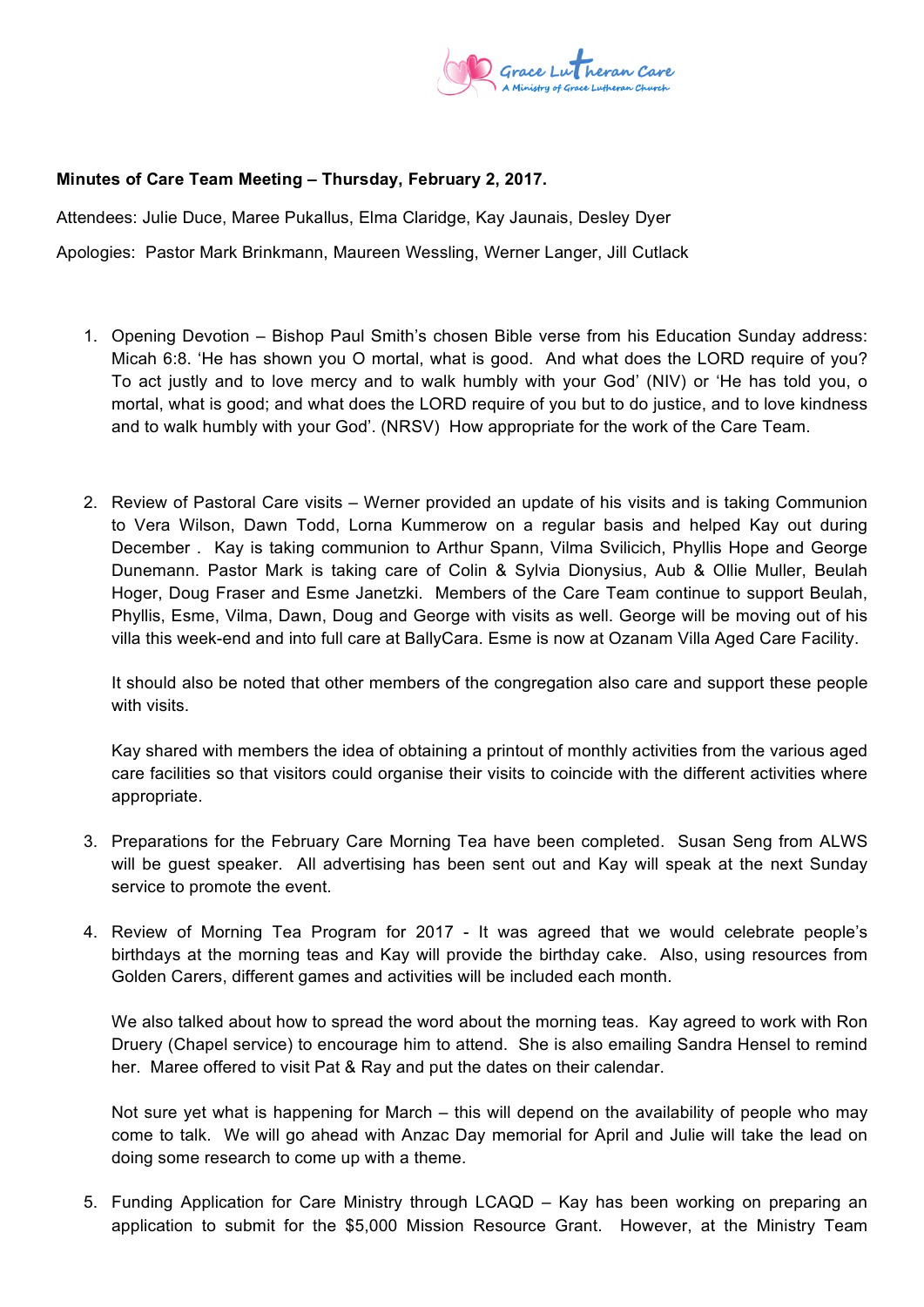meeting last evening it was revealed that Danielle has already lodged an application for these funds for the Mainly Music Program. Kay will talk with the Congregational Chairman as to whether we should proceed or not. Our submission would be to purchase some electronic equipment and resources that would enhance our visitation program.

- 6. Professional Development Due to time constraints it was decided that Kay would email what was prepared to members – 'The Value of Laughter'.
- 7. Business Arising out of the Ministry Team Meeting Longest Lutheran Lunch should be a bigger event this year for the 500<sup>th</sup> celebrations. GLC and GLPS to be approached to be involved. The even may be held at Grace Lutheran College.
- 8. The meeting closed at 11.45.